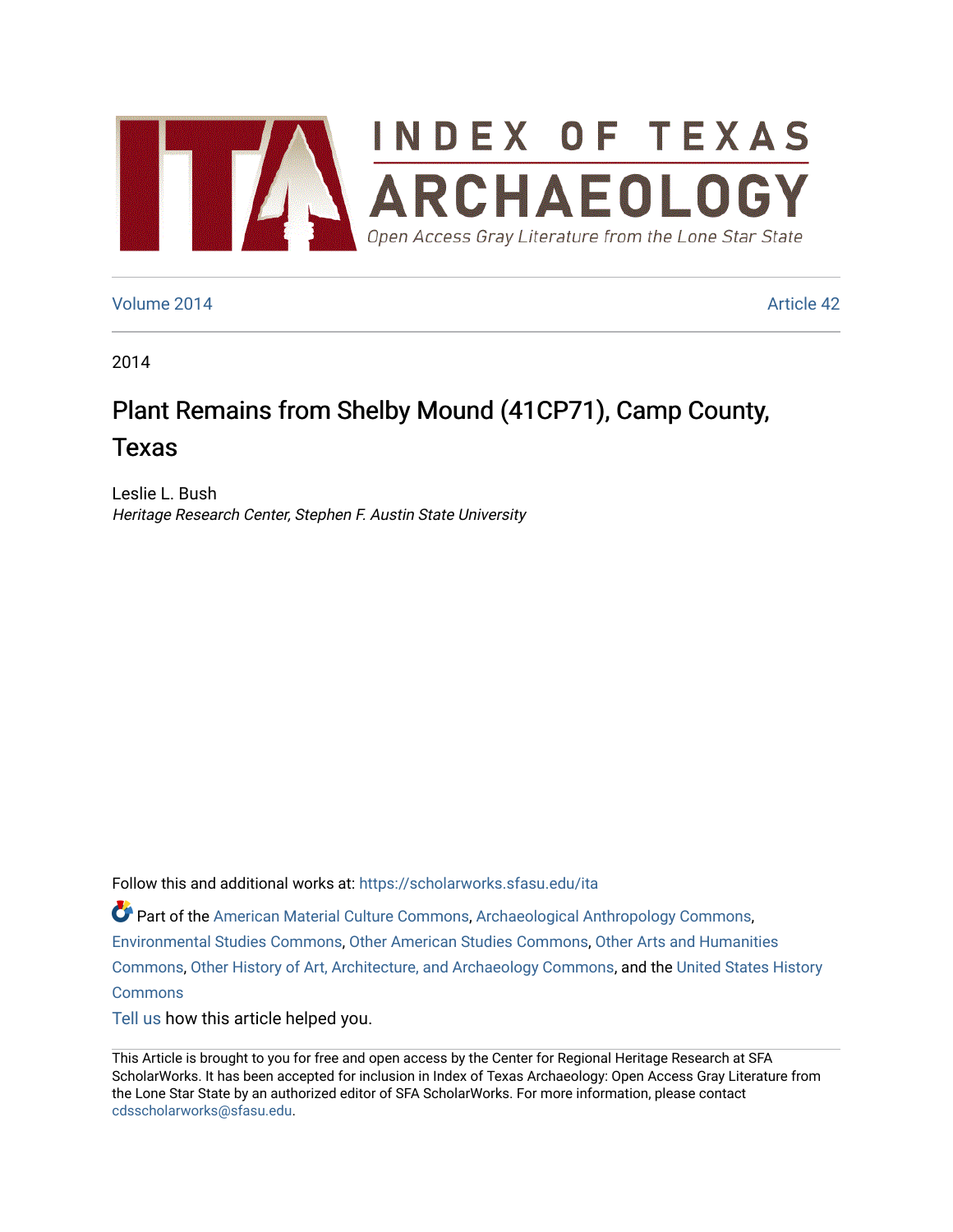# Plant Remains from Shelby Mound (41CP71), Camp County, Texas

## Creative Commons License



This work is licensed under a [Creative Commons Attribution 4.0 International License.](https://creativecommons.org/licenses/by/4.0/)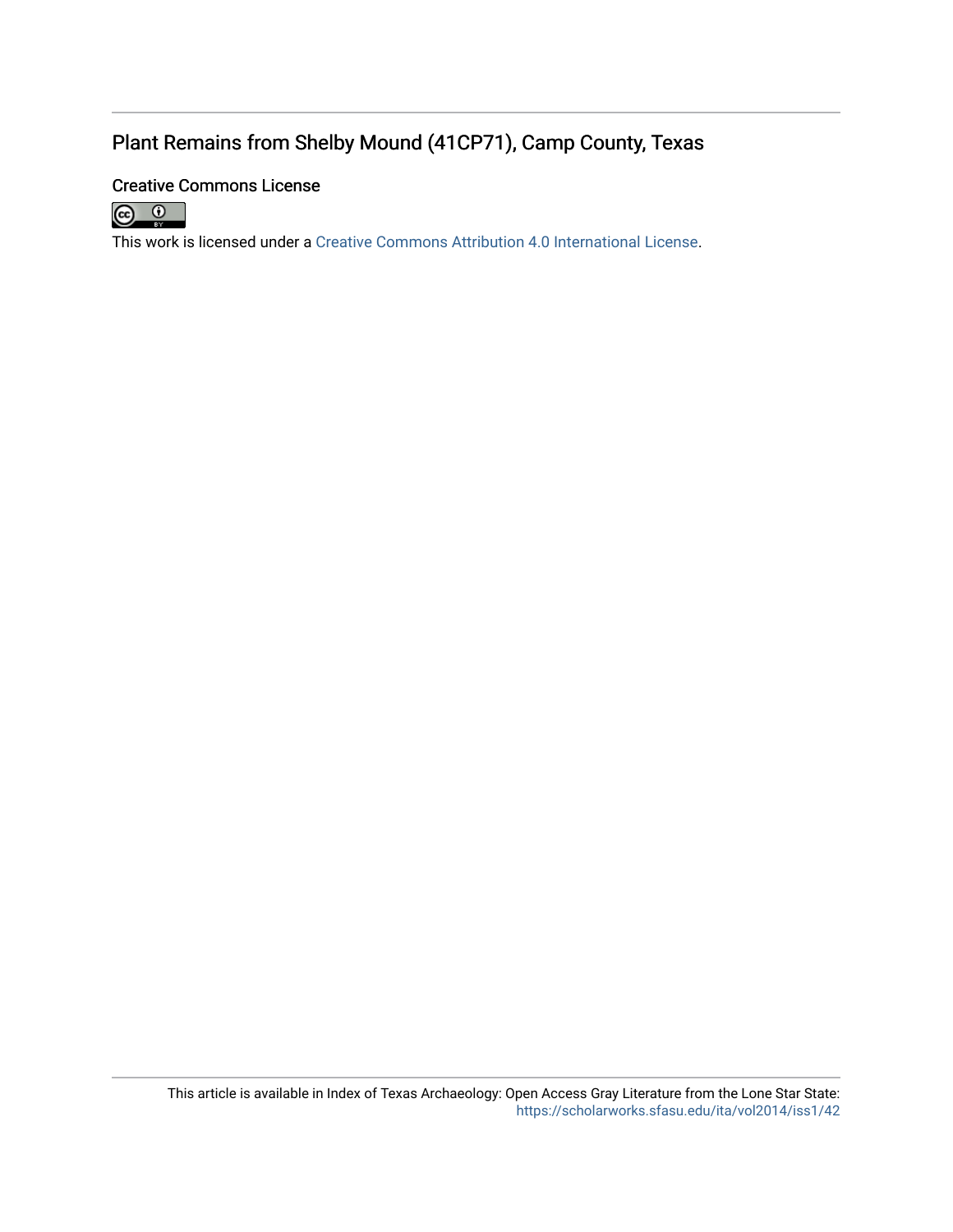# **Plant Remains from Shelby Mound (41CP71), Camp County, Texas**

### *Leslie L. Bush*

#### **INTRODUCTION**

Nine lots of botanical samples collected during 1988 and 1992 excavations at the Shelby Mound site  $(41CP71)$  were submitted for identification prior to their eventual curation at Stephen F. Austin State University. Some botanical samples from these excavations have been previously reported (Perttula and Nelson 2004). Excavations at Shelby Mound were conducted in a 10 x 10 ft. unit divided into four 5 x 5 ft. squares. Botanical samples were recovered using 1/4-inch screen. Shelby Mound, also known as the Tracy site and the Greasy Creek site, is a large Late Caddo village, community cemetery, and mound center. Most of the community cemetery at the site was destroyed by looters more than 30 years ago.

#### **ECOLOGICAL SETTING**

The Shelby Mound site is situated in southern Camp County, Texas. Mean annual precipitation in Camp County during the period 1951-1980 was 43.3 inches (1100 mm). Precipitation is distributed fairly evenly over the year, with a slight peak in the late spring. The frost-free season in Camp County today averages 238 days and runs from March 21 through November 14 (NFIC 1987:85-86).

Shelby Mound is located on the Áoodplain above Greasy Creek, which drains east into Big Cypress Creek, which in turn reaches the Red River via Caddo Lake. The site area lies at the northwestern edge of the Pineywoods ecological region, where the Pineywoods begins to grade into the Post Oak Savannah.

Upland forests at the northwestern edge of the Texas Pineywoods in pre-settlement times typically would have been shortleaf pine communities, where shortleaf pine (*Pinus echinata*) shared dominance with oaks (*Quercus* spp., both red and white groups) and hickories (several species, but frequently *Carya texana*) (Diggs et al. 2006:88-89). Coves and small streams supported mixed hardwood-loblolly pine communities. The lowlands associated with Big Cypress Creek would have supported flood-tolerant hardwoods such as sweetgum *(Liquidambar styraciflua)*, beech *(Fagus grandifolia)*, holly *(Ilex spp.)*, maple *(Acer spp.)*, and American hornbeam (*Carpinus caroliniana)* (Diggs et al. 2006:89-90, 100-101).

#### **VEGETATION RECONSTRUCTIONS**

Commercial harvesting has resulted in significant changes in Pineywoods vegetation since the mid-19<sup>th</sup> century, with plantations of loblolly pine replacing shortleaf and longleaf stands. Nonetheless, modern equivalents exist for most prehistoric plant communities in East Texas (Diggs et al. 2006:87). Pollen studies indicate that use of the modern vegetation zones is appropriate for understanding the plants and attendant animal resources available to people during the first and second millennia. Weakly Bog, situated in the Post Oak Savannah vegetation region southwest of Camp County, provides some of the best data for vegetation reconstruction in the eastern half of Texas during the last 3,000 years (Bousman 1998). Pollen profiles from this bog indicate oak and later oak-hickory woodlands, suggesting that modern plant communities generally provide good analogs for Texas plant communities during the last 3,000 years. A recent study by Albert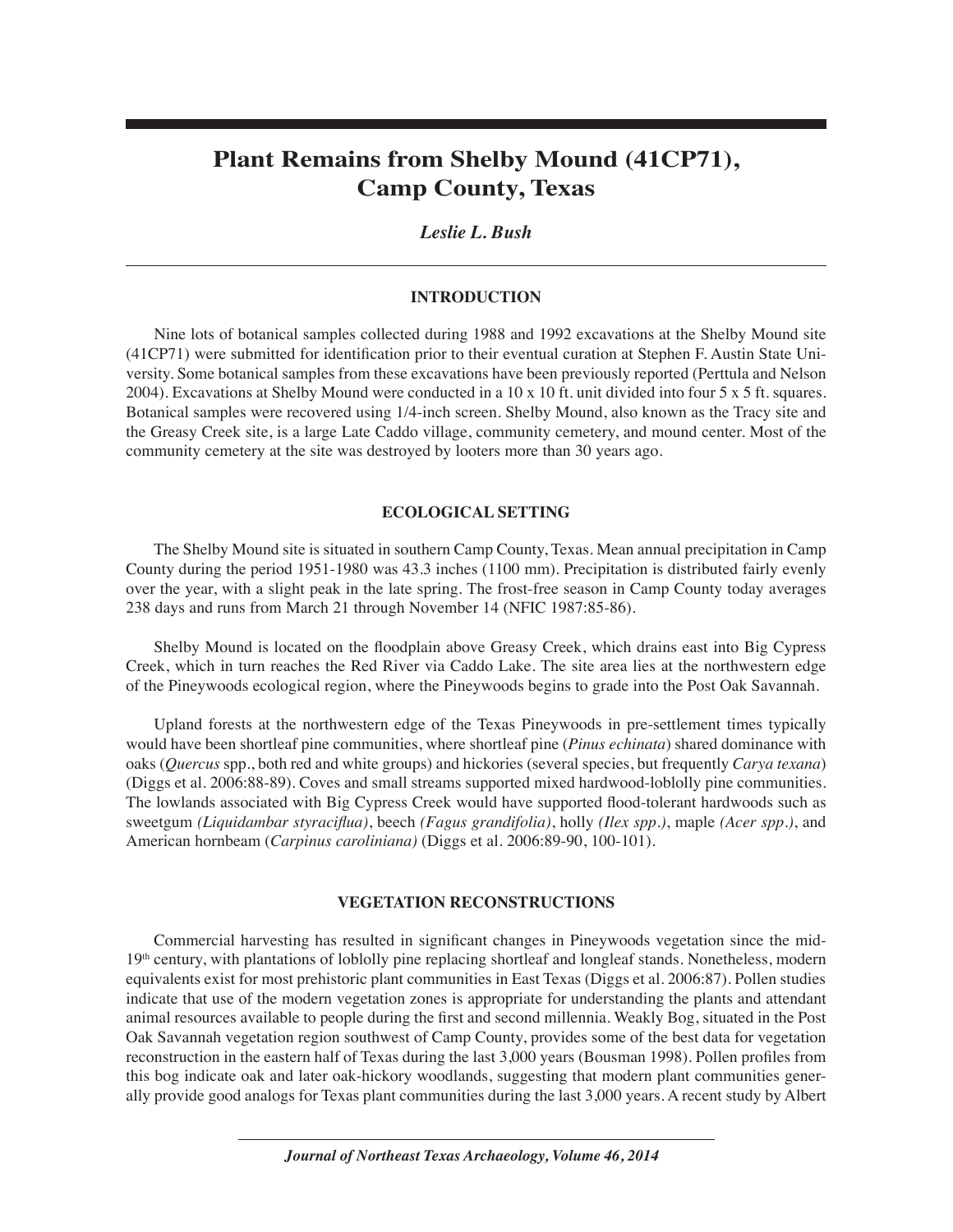(2007) in southwest Upshur County provides supporting data. Some fluctuations in rainfall and temperature have taken place, however (Bousman 1998:204). Spikes in grass pollen at approximately 500 B.P. and 1500 B.P. suggest drier conditions during those times (Bousman 1998). Most notably, such changes would have altered the location of the Pineywoods-Post Oak Savannah edge (Bousman 1998:204).

#### **METHODS**

Materials from Shelby Mound arrived in the Macrobotanical Analysis laboratory in plastic bags and film containers, with no organic packing or labeling material such as cotton balls or paper. In the laboratory, all samples were subject to full radiocarbon protocols to retain suitability for radiocarbon dating. Samples were sorted on freshly cleaned glassware and handled only with latex gloves and metal forceps. The three samples that included small particles were placed on a No. 10 (2 mm) mesh to separate charcoal of identifiable size from sediment and charcoal flecks. Uncarbonized roots that did not fall through the mesh were removed, weighed, bagged, and labeled as "contamination." Residue that fell through the mesh was examined under a stereoscopic light microscope to ensure that it contained only wood charcoal consistent with that in the larger size fraction. Screens, sorting dishes, and scale pans were cleaned between samples. Contact with paper and other plant products was avoided. Only one sample was open at a time in the laboratory. Writing instruments used for data recording of samples were plastic mechanical pencils.

For each sample, 20 wood charcoal fragments were selected for identification at random from those larger than 2 mm. When fewer than 20 fragments were present in a sample, identification was attempted for all. Fragments were snapped to reveal a clean transverse section and examined under a stereoscopic light microscope at  $28-180$  X magnification. When necessary, tangential or radial sections were examined for ray seriation, presence of spiral thickenings, types and sizes of inter-vessel pitting, and other minute characteristics that can only be seen at the higher magnifications of this range.

Botanical materials were identified to the lowest possible taxonomic level by comparison to materials in the Macrobotanical Analysis comparative collection and through the use of standard reference works (Core et al. 1979; Davis 1993; Hoadley 1990; InsideWood 2004; Martin and Barkley 2000; Musil 1963; Panshin and de Zeeuw 1980; Wheeler 2011). Due to the current (October 2013) federal government shut-down, botanical nomenclature follows that of the Native Plants Information Network (NPIN 2013) instead of the PLANTS Database (USDA, NRCS 2013).

#### **RESULTS**

Tables 1 and 2 show material from Shelby Mound carbon samples by count and weight, respectively. A small amount of non-plant material is included in these two tables. It should be noted that "daub" glosses any burned clay, with or without inclusions, from clay soil to house floors to construction material. Measurements of the 52 measurable corn cupules are given in Table 3.

#### **DISCUSSION**

#### *Archaeological versus modern plants*

Some uncarbonized plant parts were included in lots from Square D. The material consists of bark, pecan shell *(Carya illinoinensis)*, and a grape seed fragment (*Vitis* spp.). Despite the relatively young age of the site (15<sup>th</sup> to 17<sup>th</sup> century A.D.), this material most likely did not survive from Late Caddo times in the humid climate of East Texas. In all except the driest areas of North America, uncarbonized plant material on open-air sites can be assumed to be of modern origin unless compelling evidence suggests otherwise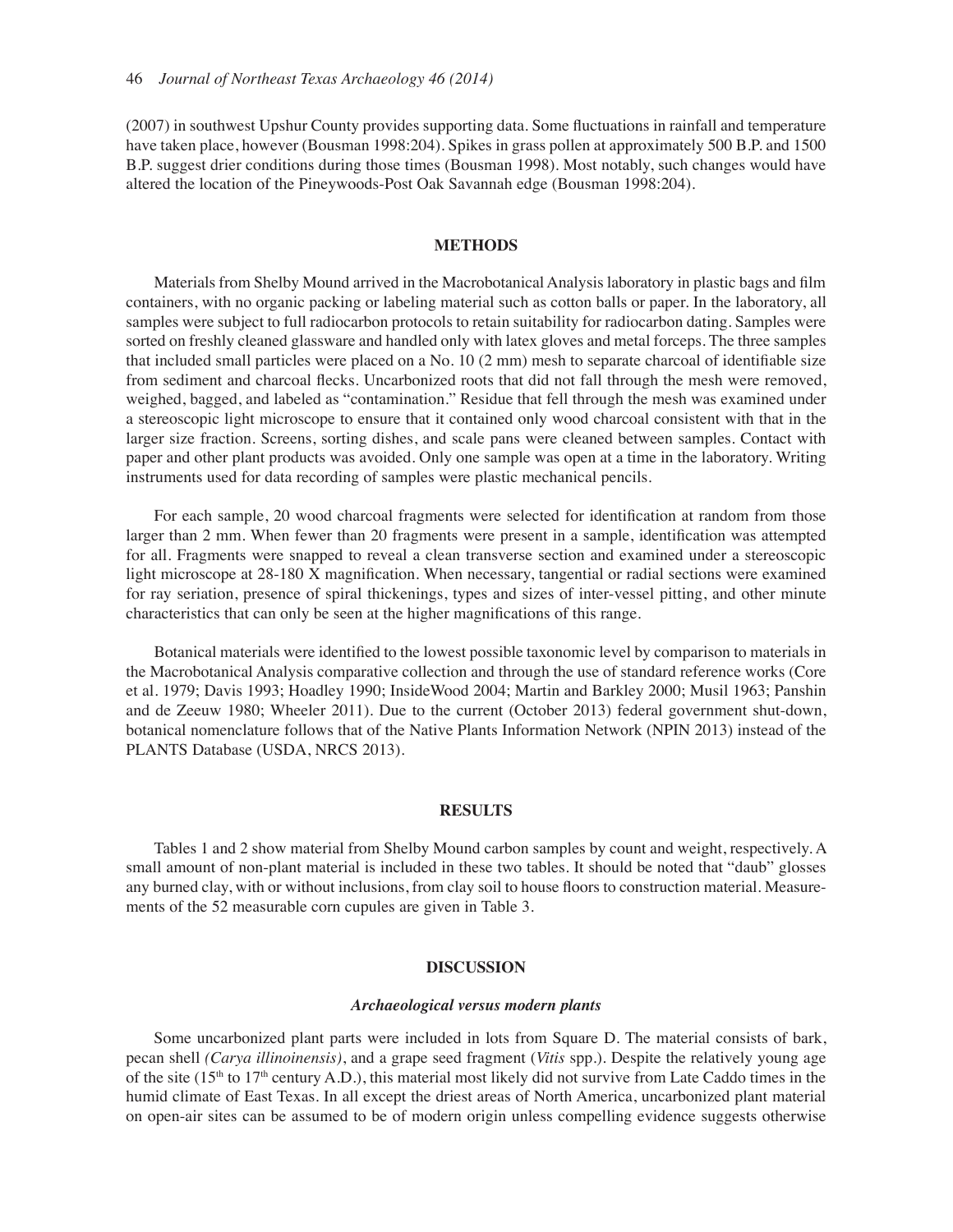| Depth (ft.)<br>Feature<br>Portion<br>Square<br>Unit                                                                                                                                                                                                                                                                                                                                                                                                      | ≺<br>N 200 W 190<br>Segment A<br>98.24-97.94 | N 200 W 190 N 200 W 190<br>Segment B<br>98.29-97.75<br>≺ | Segment C<br>97.50-97.25<br>$\triangleleft$ | 98.04-97.75<br>Level 9/10<br>≃ | 98.37-98.00<br>Level 9                              | 98.00-97.50<br>Level 10                                            | 97.50-97.00<br>Level 11<br>$\Box$ | N 200 W 190 N 200 W 190 N 200 W 190 N 200 W 190 N 200 W 190<br>west wall<br>$\triangleright$<br>Post mold, | Pit, west<br>wall<br>98.15-96.40<br>$\Box$<br>Level 11           |
|----------------------------------------------------------------------------------------------------------------------------------------------------------------------------------------------------------------------------------------------------------------------------------------------------------------------------------------------------------------------------------------------------------------------------------------------------------|----------------------------------------------|----------------------------------------------------------|---------------------------------------------|--------------------------------|-----------------------------------------------------|--------------------------------------------------------------------|-----------------------------------|------------------------------------------------------------------------------------------------------------|------------------------------------------------------------------|
| Carbonized plants<br>Cupules/glumes<br>Corn (Zea mays)<br>Kernels/germs                                                                                                                                                                                                                                                                                                                                                                                  |                                              | $\circ$                                                  | 13                                          | 42                             |                                                     | $\sqrt{3}$<br>$\overline{\phantom{0}}$                             |                                   |                                                                                                            |                                                                  |
| Persimmon seed (Diospyros virginiana)                                                                                                                                                                                                                                                                                                                                                                                                                    |                                              |                                                          |                                             | 3                              |                                                     |                                                                    |                                   |                                                                                                            |                                                                  |
| Cane stem (Arundinaria gigantea)                                                                                                                                                                                                                                                                                                                                                                                                                         |                                              |                                                          |                                             |                                | $\mathcal{L}$                                       |                                                                    |                                   |                                                                                                            |                                                                  |
| Hickory/walnut family (Juglandaceae)<br>Hickory (Carya sp.)<br>Nutshell                                                                                                                                                                                                                                                                                                                                                                                  | 56<br>$\omega$                               | 22                                                       | $\circ$                                     |                                | $\Theta$                                            | $\mathcal{S}6$<br>$\circ$                                          | 29                                |                                                                                                            | 13                                                               |
| Acorn nutmeat (Quercus sp.)                                                                                                                                                                                                                                                                                                                                                                                                                              |                                              |                                                          |                                             |                                |                                                     |                                                                    |                                   |                                                                                                            | $\mathcal{L}$                                                    |
| American hornbeam (Carpinus caroliniana)<br>White group oak (Quercus subg. Quercus)<br>Red group oak (Quercus subg. Lobatae)<br>Eastern redcedar (Juniperus virginiana)<br>Sweetgum (Liquidambar styraciflua)<br>Hophornbeam (Ostrya virginiana)<br>Oak, unspecifiable (Quercus sp.)<br>Chinkapin (Castanea pumila)<br>Indeterminable hardwood<br>Plum/Cherry (Prunus sp.)<br>Hickory (Carya sp.)<br>Maple (Acer sp.)<br>Pine (Pinus sp.)<br><b>Wood</b> | $\mathfrak{g}$                               | $\omega$<br>U U<br>$\Box$                                | $\mathcal{L}$<br>$\sim$ $-$                 |                                | $\sim$<br>$\circ$<br>$\sim$ $\sim$<br>$\mathcal{L}$ | $\epsilon$<br>$\omega$ $\omega$<br>$\mathcal{L}$<br>$\overline{4}$ | $\circ$<br>4<br>$\sim$            | 5<br>Γ<br>${}^{\circ}$                                                                                     | $\circ$<br>$\circ$<br>$\overline{4}$<br>$\overline{\phantom{0}}$ |

Table 1. Botanical samples from Shelby Mound (41CP71): counts. **Table 1. Botanical samples from Shelby Mound (41CP71): counts.**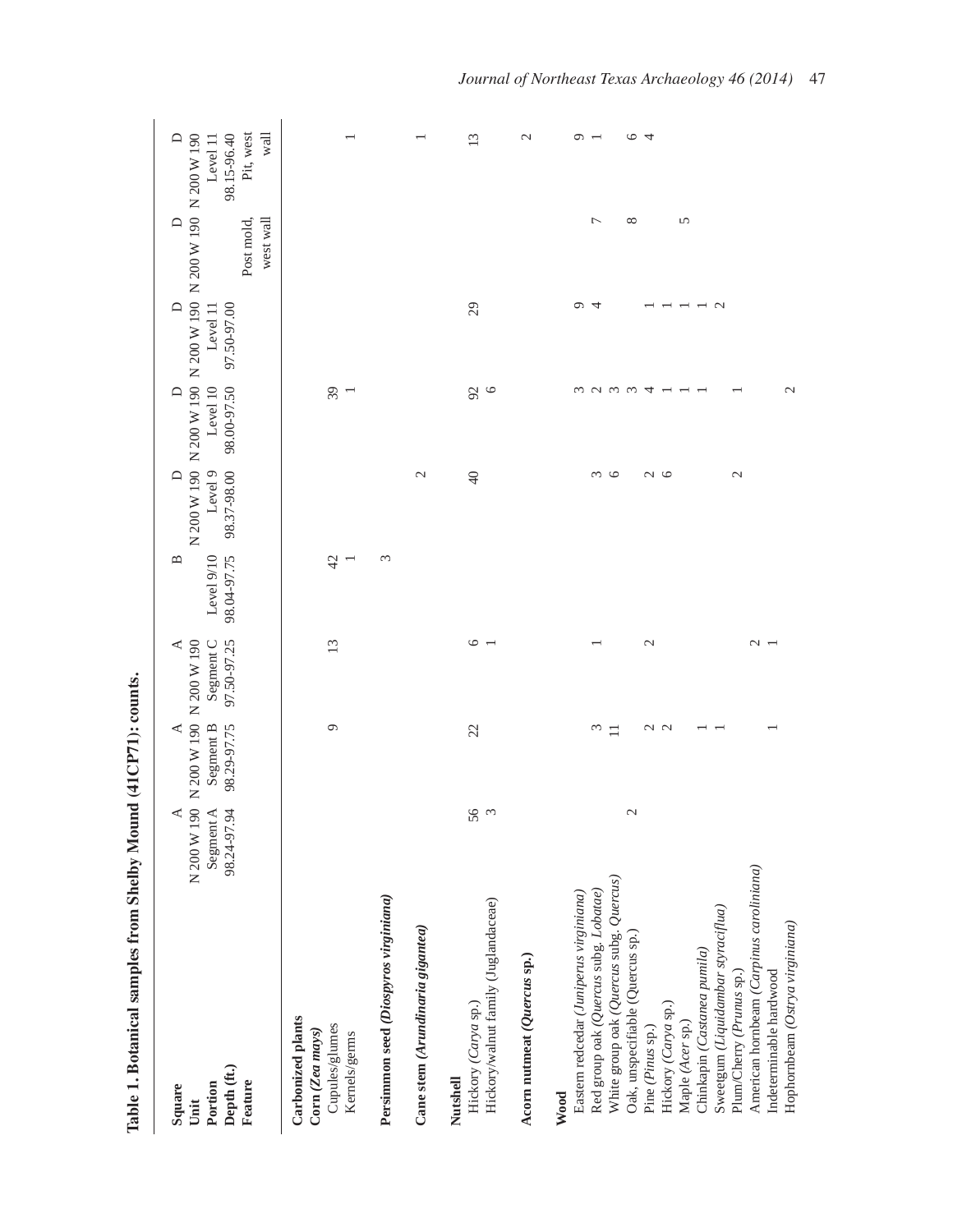| Table 1. Botanical samples from Shelby Mound (41CP71): counts, cont.                                                                        |                                                                                          |                              |                                             |                                                       |                      |                                                              |                       |                                                                                                     |                                              |
|---------------------------------------------------------------------------------------------------------------------------------------------|------------------------------------------------------------------------------------------|------------------------------|---------------------------------------------|-------------------------------------------------------|----------------------|--------------------------------------------------------------|-----------------------|-----------------------------------------------------------------------------------------------------|----------------------------------------------|
| Depth (ft.)<br>Feature<br>Portion<br>Square<br>Unit                                                                                         | N 200 W 190 N 200 W 190 N 200 W 190<br>Segment A Segment B Segment C<br>98.24-97.94<br>⋖ | 98.29-97.75<br>$\mathcal{A}$ | Segment C<br>97.50-97.25<br>$\triangleleft$ | 98.04-97.75<br>Level 9/10<br>$\mathbf{\underline{m}}$ | Level 9<br>$\bigcap$ | 98.37-98.00 98.00-97.50 97.50-97.00<br>Level 10<br>$\bigcap$ | $\bigcap$<br>Level 11 | N 200 W 190 N 200 W 190 N 200 W 190 N 200 W 190 N 200 W 190<br>west wall<br>$\bigcap$<br>Post mold, | wall<br>Pit, west<br>98.15-96.40<br>Level 11 |
| American elm (Ulmus americana)<br>Not examined for species<br>Holly/Yaupon (Ilex sp.)                                                       |                                                                                          |                              | ┌                                           |                                                       |                      | 76                                                           | 164                   | 47                                                                                                  | 63                                           |
| Indeterminable<br><b>Bark</b><br>Root                                                                                                       |                                                                                          |                              |                                             |                                                       |                      | 5                                                            | $\circ$               | $\mathcal{L}$                                                                                       |                                              |
| Pecan nutshell (Carya illinoinensis)<br>Uncarbonized plants<br>Grape seed (Vitis sp.)<br>Bark                                               |                                                                                          |                              |                                             |                                                       |                      | $\mathcal{C}$                                                | 4                     | 4                                                                                                   |                                              |
| Daub (burned clay, with or without tempe<br>Non-botanical material<br>Rocks, concretions<br>Indeterminable<br>Bone (animal)<br>Tooth (fish) |                                                                                          | $\circ$<br>$\mathcal{L}$     |                                             |                                                       |                      | ξ<br>$\mathbf{C}$                                            | Q<br>$\mathfrak{c}$   | 3                                                                                                   |                                              |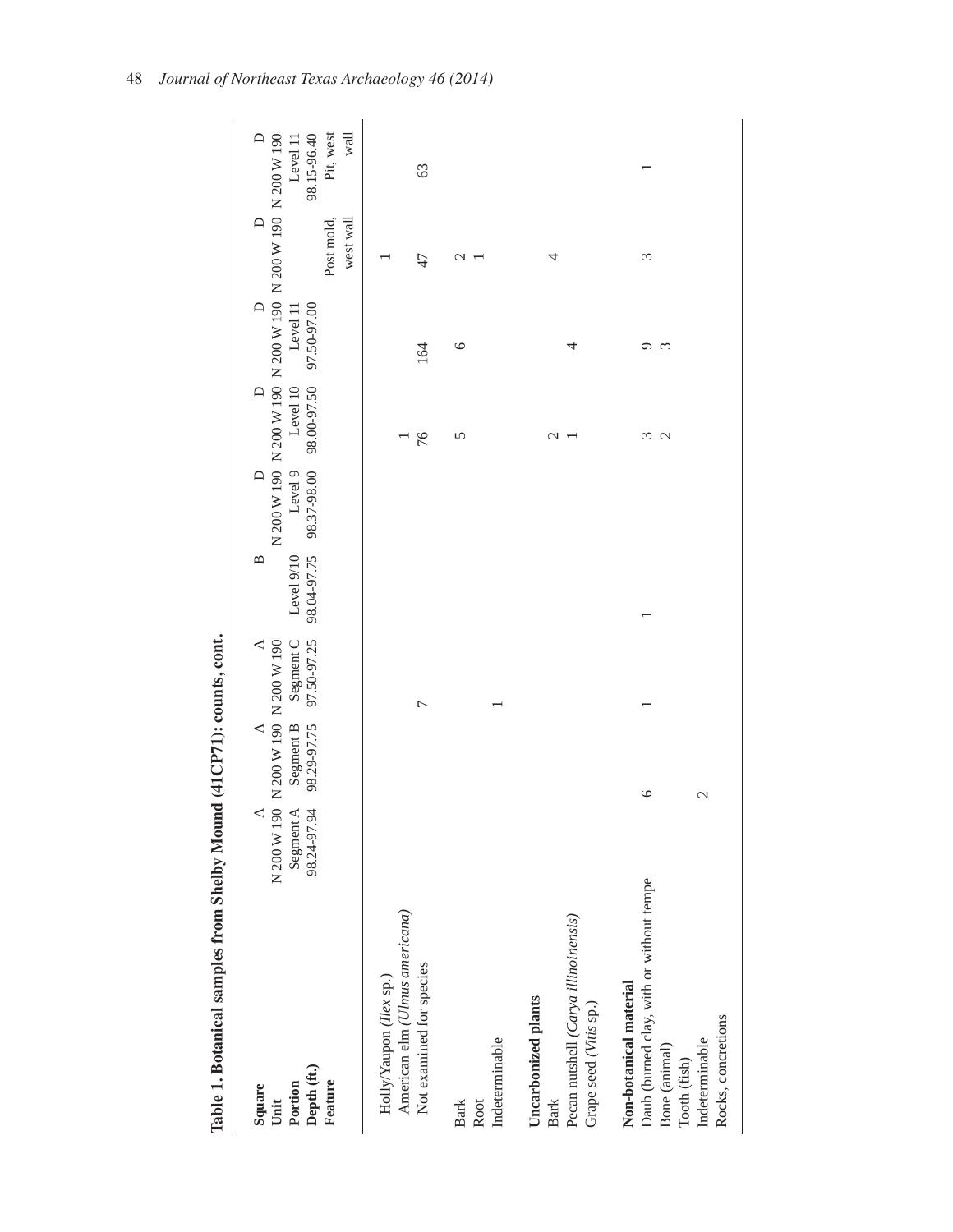| Table 2. Botanical samples from Shelby Mound (41CP71): weight in grams.                  |                          |                              |                          |                           |                          |                         |                          |                                                                  |                                           |
|------------------------------------------------------------------------------------------|--------------------------|------------------------------|--------------------------|---------------------------|--------------------------|-------------------------|--------------------------|------------------------------------------------------------------|-------------------------------------------|
| Square<br>Unit                                                                           | N 200 W 190<br>⋖         | N 200 W 190 N 200 W 190<br>⋖ | ⋖                        | ≃                         | ≏                        | $\Box$                  | ≏                        | N 200 W 190 N 200 W 190 N 200 W 190 N 200 W 190 N 200 W 190<br>≏ | $\Box$                                    |
| Depth (ft.)<br>Feature<br>Portion                                                        | Segment A<br>98.24-97.94 | 98.29-97.75<br>Segment B     | 97.50-97.25<br>Segment C | Level 9/10<br>98.04-97.75 | 98.37-98.00<br>Level 9   | 98.00-97.50<br>Level 10 | 97.50-97.00<br>Level 11  | Post mold,<br>west wall                                          | Pit, west wall<br>98.15-96.40<br>Level 11 |
| Carbonized plants<br>Cupules/glumes<br>Corn (Zea mays)<br>Kernels/germs                  |                          | 0.07                         | 0.21                     | 0.05<br>0.41              |                          | $0.31$<br>$0.04$        |                          |                                                                  | 0.02                                      |
| Persimmon seed (Diospyros virginiana)                                                    |                          |                              |                          | 0.15                      |                          |                         |                          |                                                                  |                                           |
| Cane stem (Arundinaria gigantea)                                                         |                          |                              |                          |                           | 0.07                     |                         |                          |                                                                  | 0.02                                      |
| Hickory/walnut family (Juglandaceae)<br>Hickory (Carya sp.)<br>Nutshell                  | $-4.6$<br>0.05           | 1.98                         | 0.79<br>0.07             |                           | 3.22                     | 6.88<br>0.04            | 2.43                     |                                                                  | $0.\overline{8}$                          |
| Acorn nutmeat (Quercus sp.)                                                              |                          |                              |                          |                           |                          |                         |                          |                                                                  | 0.06                                      |
| Red group oak (Quercus subg. Lobatae)<br>Eastern redcedar (Juniperus virginiana)<br>Wood |                          | 0.16                         | 2.23                     |                           | 0.3                      | 0.19<br>0.14            | 0.37                     | 0.25                                                             | 0.36<br>0.04                              |
| White group oak (Quercus subg. Quercus)<br>Oak, unspecifiable (Quercus sp.)              | 0.15                     | 0.68                         |                          |                           | 1.15                     | $\frac{0.31}{0.29}$     |                          | 0.24                                                             | $0.59$<br>$0.21$                          |
| Hickory (Carya sp.)<br>Pine (Pinus sp.)                                                  |                          | 0.03<br>0.22                 | 0.81                     |                           | $\overline{0.1}$<br>0.41 | 0.03<br>0.17            | $0.08\,$<br>$0.02\,$     |                                                                  |                                           |
| Sweetgum (Liquidambar styraciflua)<br>Chinkapin (Castanea pumila)<br>Maple (Acer sp.)    |                          | 0.02<br>0.06                 |                          |                           |                          | 0.06<br>0.04            | 0.15<br>$0.11\,$<br>0.08 | 0.07                                                             |                                           |
| Plum/Cherry (Prunus sp.)                                                                 |                          |                              |                          |                           | 0.3                      | 0.06                    |                          |                                                                  |                                           |
| American hornbeam (Carpinus caroliniana)<br>Indeterminable hardwood                      |                          | 0.05                         | 0.29<br>0.05             |                           |                          |                         |                          |                                                                  |                                           |
| Hophornbeam (Ostrya virginiana)                                                          |                          |                              |                          |                           |                          | 0.08                    |                          |                                                                  |                                           |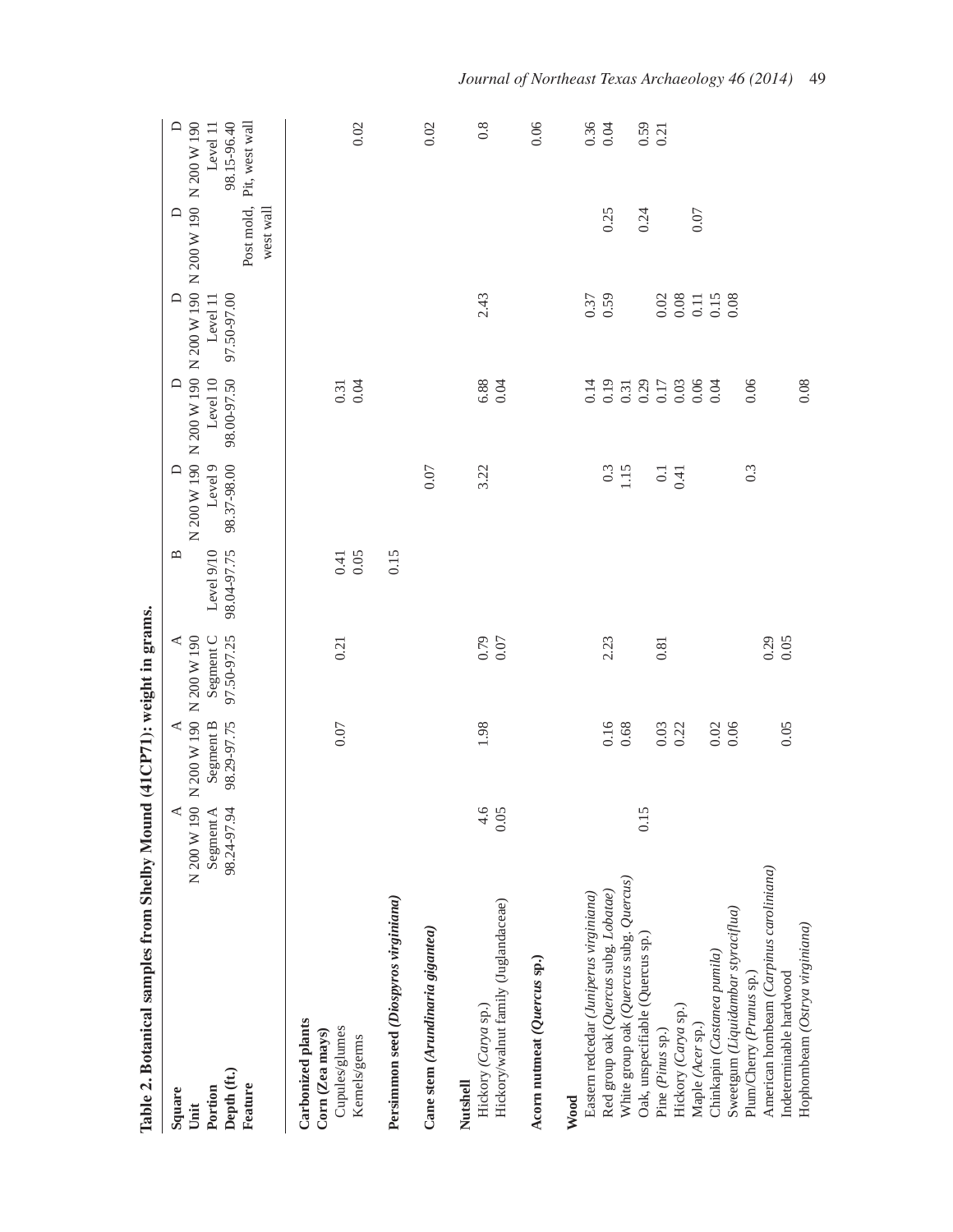| Table 2. Botanical samples from Shelby Mound (41CP71): weight in grams, cont.                                                                |                                                                 |                                             |                                     |                                |                                                                                                 |                                   |                                   |                     |                                                                |
|----------------------------------------------------------------------------------------------------------------------------------------------|-----------------------------------------------------------------|---------------------------------------------|-------------------------------------|--------------------------------|-------------------------------------------------------------------------------------------------|-----------------------------------|-----------------------------------|---------------------|----------------------------------------------------------------|
| Depth (ft.)<br>Feature<br>Portion<br>Square<br>Unit                                                                                          | N 200 W 190 N 200 W 190 N 200 W 190<br>Segment A<br>98.24-97.94 | Segment B<br>98.29-97.75<br>$\triangleleft$ | Segment C<br>97.50-97.25<br>$\prec$ | 98.04-97.75<br>Level 9/10<br>≃ | N 200 W 190 N 200 W 190 N 200 W 190 N 200 W 190 N 200 W 190<br>98.37-98.00<br>Level 9<br>$\Box$ | 98.00-97.50<br>Level 10<br>$\Box$ | 97.50-97.00<br>$\Box$<br>Level 11 | $\Box$<br>west wall | 98.15-96.40<br>Post mold, Pit, west wall<br>$\Box$<br>Level 11 |
| American elm (Ulmus americana)<br>Possumhaw/Yaupon (Ilex sp.)<br>Not examined for species                                                    |                                                                 | 0.83                                        |                                     |                                | 6.52<br>0.15                                                                                    | 8.64                              | 0.08<br>3.62                      | 2.24                | 1.04                                                           |
| Indeterminable<br><b>Bark</b><br>Root                                                                                                        |                                                                 | 0.06                                        |                                     |                                | 0.52                                                                                            | 0.39                              | 0.92<br>$0.11\,$                  |                     | 0.02                                                           |
| Continuation > 2mm<br>Residue $\langle$ 2mm                                                                                                  |                                                                 |                                             |                                     | 0.07                           |                                                                                                 | 0.26<br>0.29                      |                                   | 7.64<br>5.09        |                                                                |
| Pecan nutshell (Carya illinoinensis)<br>Uncarbonized plants<br>Grape seed (Vitis sp.)<br><b>Bark</b>                                         |                                                                 |                                             |                                     |                                | 0.13<br>0.23                                                                                    | 0.6                               | 0.11                              |                     | 0.01                                                           |
| Daub (burned clay, with or without temper<br>Non-botanical material<br>Rocks, concretions<br>Indeterminable<br>Bone (animal)<br>Tooth (Fish) | 1.38<br>0.44                                                    | 0.17                                        | 0.37                                |                                | $0.81\,$<br>0.37                                                                                | 0.47<br>1.41                      | 0.8                               | 2.42                | 0.03<br>64.0                                                   |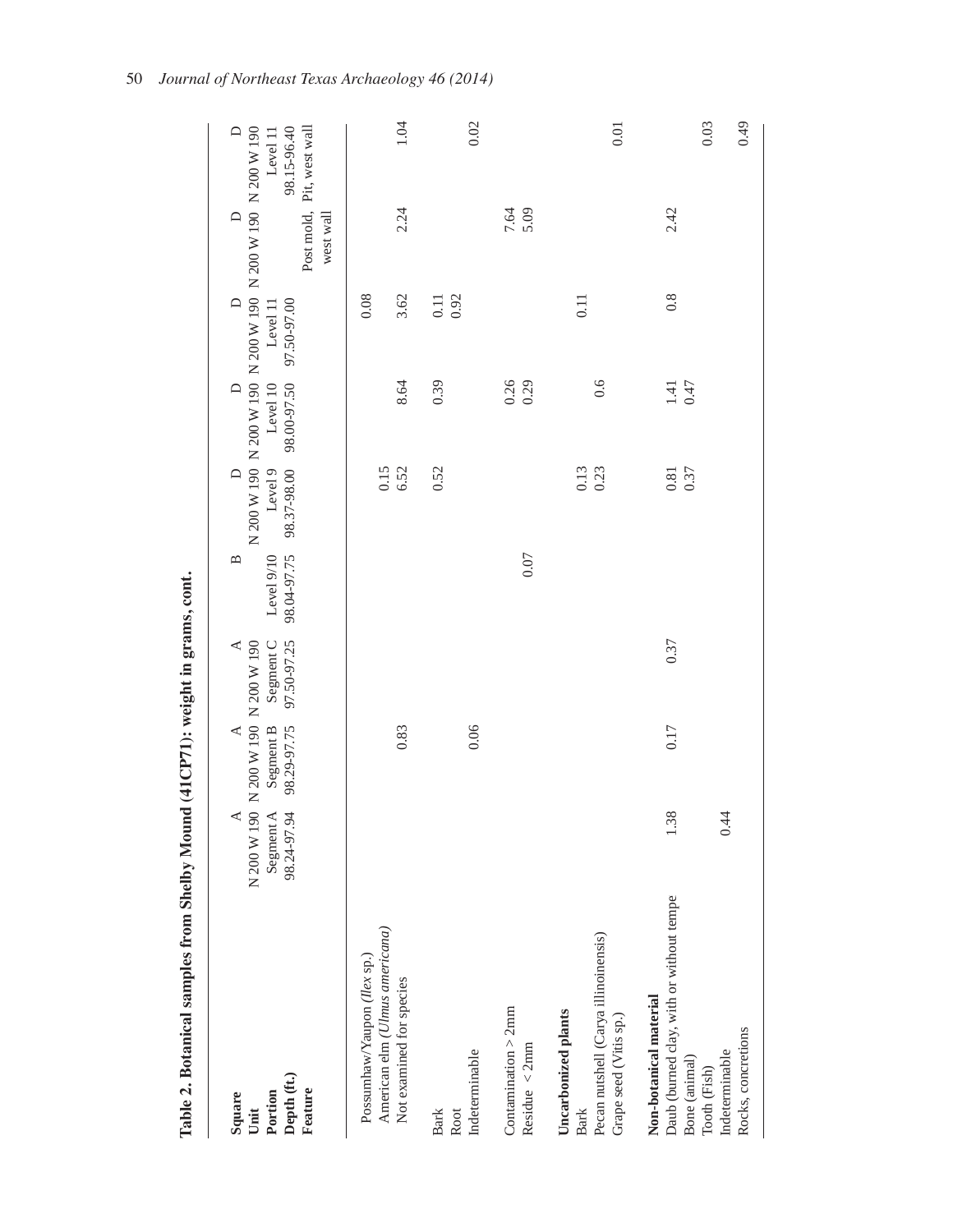| <b>Square</b>    | <b>Context</b> | Width   | <b>Mean height</b><br>(aka thickness) |
|------------------|----------------|---------|---------------------------------------|
| $\mathbf{A}$     | Segment B      | $6.0\,$ | $3.8\,$                               |
|                  |                | 5.4     | $3.8\,$                               |
| $\boldsymbol{A}$ | Segment C      | $7.2\,$ | 3.3                                   |
|                  |                | 6.6     | $4.8\,$                               |
|                  |                | 7.9     | $3.6\,$                               |
|                  |                | 6.8     | $2.3\,$                               |
|                  |                | $7.3\,$ | $3.2\,$                               |
| $\, {\bf B}$     | Level 9/10     | 5.2     | $2.6\,$                               |
|                  |                | $5.1\,$ | $2.6\,$                               |
|                  |                | $4.8\,$ | 2.7                                   |
|                  |                | 4.9     | $2.7\,$                               |
|                  |                | 4.7     | $2.7\,$                               |
|                  |                | 4.5     | 2.9                                   |
|                  |                | 4.7     | 2.9                                   |
|                  |                | 4.8     | 2.9                                   |
|                  |                | 5.2     | $\overline{3.4}$                      |
|                  |                | 5.3     | $3.4\,$                               |
|                  |                | $4.4\,$ | $3.4\,$                               |
|                  |                | 4.8     | 2.1                                   |
|                  |                | $5.0\,$ | 2.1                                   |
|                  |                | 5.2     | 2.3                                   |
|                  |                | $5.0\,$ | 2.3                                   |
|                  |                | 5.7     | $2.6\,$                               |
|                  |                | 5.2     | $2.6\,$                               |
|                  |                | 4.8     | 2.5                                   |
|                  |                | 5.2     | $2.5\,$                               |
|                  |                | 5.7     | $2.0\,$                               |
|                  |                | $4.2\,$ | 2.1                                   |
|                  |                | $5.2\,$ | $2.7\,$                               |
|                  |                | $4.7\,$ | $2.4\,$                               |
|                  |                | 4.5     | $2.5\,$                               |
|                  |                | 5.1     | 2.3                                   |
|                  |                | 4.8     | $2.7\,$                               |
|                  |                | $5.0\,$ | $1.8\,$                               |
| ${\rm D}$        | Level 10       | 4.8     | $\overline{3.3}$                      |
|                  |                | 5.1     | $3.3\,$                               |
|                  |                | 4.9     | $3.3\,$                               |
|                  |                | 5.1     | 2.9                                   |
|                  |                | 5.1     | 2.9                                   |
|                  |                | 1.3     | 2.9                                   |
|                  |                | 4.8     | $3.2\,$                               |
|                  |                | 5.0     | $3.2\,$                               |
|                  |                | 4.7     | 3.2                                   |
|                  |                | 4.9     |                                       |
|                  |                |         | $2.8\,$                               |
|                  |                | 4.5     | $2.8\,$                               |
|                  |                | $4.4\,$ | $2.8\,$                               |

**Table 3. Dimensions (in mm) of measurable corn cupules (***Zea mays***) from Shelby Mound (41CP71).**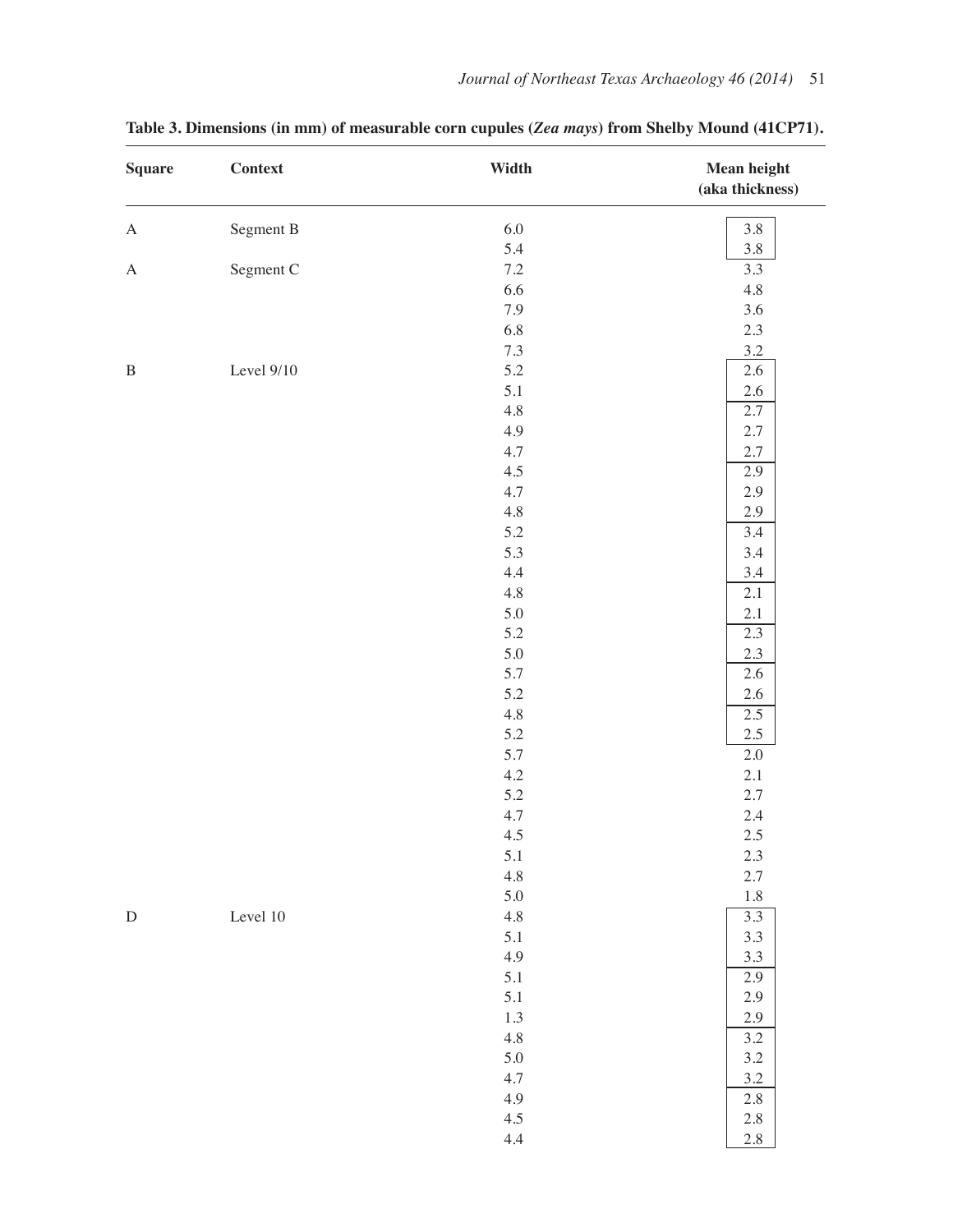| <b>Square</b> | <b>Context</b> | Width | <b>Mean height</b><br>(aka thickness) |
|---------------|----------------|-------|---------------------------------------|
|               |                | 3.5   | 2.6                                   |
|               |                | 3.7   | 2.6                                   |
|               |                | 4.0   | 2.9                                   |
|               |                | 4.0   | 2.9                                   |
|               |                | 3.8   | 2.9                                   |
| <b>Mean</b>   |                | 5.0   | 2.8                                   |

**Table 3. Dimensions (in mm) of measurable corn cupules (***Zea mays***) from Shelby Mound (41CP71), cont.**

indicates cupules conjoined into a single rank (height column) or conjoined ranks of cupules (width colum).

(Lopinot and Brussell 1982; Miksicek 1987:231). The lack of carbonized pecan shell and grape pits support the inference that uncarbonized plants have different origins than the carbonized plants.

#### **Corn (***Zea mays***)**

Three nearly-whole corn kernels were recovered from Squares B and D. All three squares yielded corn cupules. Many cupules were conjoined in single-rowed ranks, and two ranks from Square D were joined into a short double row. The angle between the conjoined cupules is approximately 80 degrees, suggesting an eight or 10-rowed ear. Many cupules had glumes attached, usually the lower but sometimes the upper. Fifty-two cupules were complete enough for measurement of width and height (Table 3). When cupules were conjoined into ranks, height measurements were taken on the entire rank and divided by the number of cupules in the rank for better accuracy. As indicated in Table 4, the cupule measurements from Shelby Mound are consistent with those from other Caddo sites.

#### **Wild plants**

Three fragments of persimmon seeds *(Diospyros virginiana)* were recovered from Square B. Fragments of river cane *(Arundinaria gigantea)* were found in Level 9, Square D. Nutshell was found in all but two of the samples. Most of it was clearly thick-shelled hickory (*Carya* spp.; n=258), but 10 specimens could be identified only as hickory/walnut family (Juglandaceae).

#### **Wood charcoal**

A total of 508 fragments of wood charcoal weighing 34.66 g were recovered in the samples. One hundred and thirty fragments were examined for species identification, of which 128 could be identified to the genus or species. Forty-six percent of the wood charcoal was oak (*Quercus* spp.; n=60), with white group and red group oaks represented equally. After oak, eastern red cedar (*Juniperus virginiana*, also called juniper) was the next most common wood. It was present in three samples from Square D. Red cedar is present but not terribly common in East Texas. Ritual or symbolic structures made from red cedar wood are known from the American Bottom area (Simon 2002), and Bobby Gonzalez describes uses of cedar in contemporary Caddo mortuary traditions (Gonzalez 2005:57-59). At Shelby Mound, two red cedar poles were preserved with one of the (looted) burials (Perttula 2009). The red cedar fragments in these Shelby Mound samples likely also reflects use in ceremonial contexts.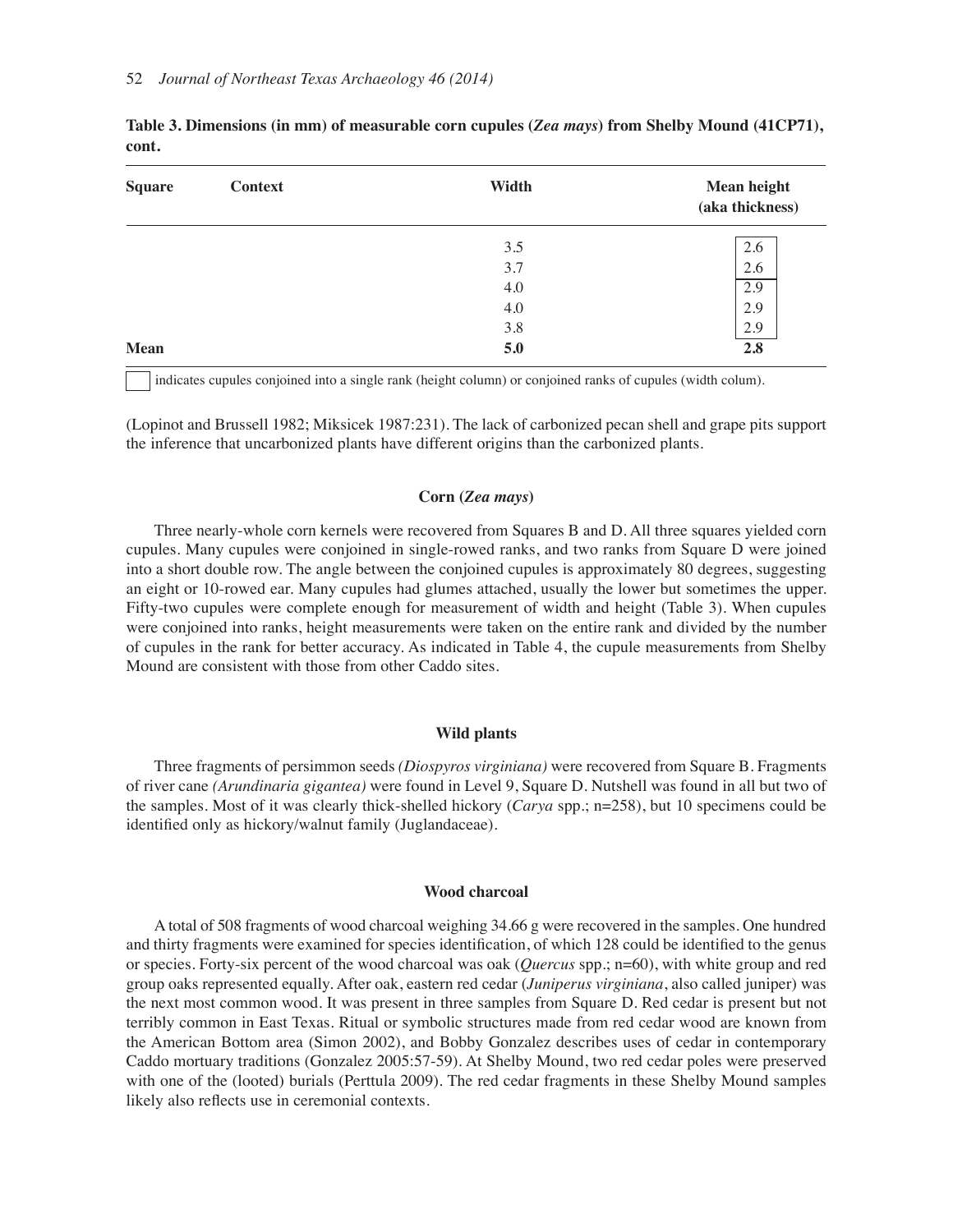| Site                                | Cupule<br>width | Cupule<br>thickness<br>(height) | Number of<br>cupules<br>measured | Reference            |
|-------------------------------------|-----------------|---------------------------------|----------------------------------|----------------------|
| Oak Hill Village (41RK214) Fea. 86* | 4.8             | 3.1                             | ~10220                           | Elson et al. 2004    |
| 41PN175                             | 4.9             | 2.3                             | 39                               | <b>Bush 2013</b>     |
| W. A. Ford (41TT852)                | 5.0             | 2.9                             | 10                               | <b>Bush 2011</b>     |
| Shelby Mound (41CP71)               | 5.0             | 2.8                             | 52                               | this article         |
| Pine Tree Mound (41HS15)            | 5.3             | 2.3                             | 106                              | <b>Bush 2012</b>     |
| Stallings Ranch (41LR297)           | 5.4             | 3.1                             | 35                               | <b>Bush 2008</b>     |
| Henry M. (41NA60)                   | 6.1             | 1.9                             | 20                               | Perttula et al. 2010 |
| Ramos Creek (34MC1030), all others  | 6.5             | 3.1                             | 87                               | Dowd n.d.            |
| Winding Stair (3MN496)              | 6.5             | n/a                             | 256                              | Williams 2000        |
| Sha'chahdínnih (41MR211)**          | 7.2             | 2.8                             | 229                              | Goldborer 2002       |

**Table 4. Mean corn cupule (***Zea mays***) measurements (in mm) from selected Caddo sites (measurements in mm).**

Note: all cupules carbonized; includes whole cobs, cupules attached in ranks, and loose cupules

\*Mean of measurements given in Table 91. Number of cupules estimated from 108 measurable cobs, row numbers distributed as given in Table 91, assuming 10 measurable cupules per rank.

\*\*Mean of measurements given in Appendix Tables 3A-D.

#### **PREVIOUS SAMPLES FROM SHELBY MOUND**

Examination of other botanical samples from the same excavations yielded many of the same plants recovered here. One additional species of wood was identified (*Salix* spp.; willow), and a domestic bean *(Phaseolus vulgaris)* was also found (Perttula and Nelson 2004).

#### **REFERENCES CITED**

Albert, B. M.

2007 Climate, Fire, and Land-use History in the Oak-Pine-Hickory Forests of Northeast Texas during the past 3500 Years. *Castanea* 72(2):82-91.

Bousman, C. B.

1998 Paleoenvironmental Change in Central Texas: The Palynological Evidence. *Plains Anthropologist* 43(164):201-219.

Bush, L. L.

- 2008 *Macrobotanical Remains from the 2005 and 2006 Texas Archeological Society Field Schools at the Gene and Ruth Ann Stallings Site (41LR297)*. 30 pp. Manuscript submitted to the Texas Archeological Society, San Antonio. June 28, 2008.
- 2011 Plant Remains from the Mount Pleasant Bypass Project: Three Caddo Hamlets on the Post Oak Savannah. Manuscript submitted to Prewitt and Associates, Inc., Austin. April 11, 2011.
- 2012 Macrobotanical Remains. In *Archeology of the Nadaco Caddo: The View from the Pine Tree Mound Site (41HS15), Harrison County, Texas*, edited by R. C. Fields and E. F. Gadus, pp. 728-772. 2 Vols. Reports of Investigations No. 164. Prewitt and Associates, Inc., Austin.
- 2013 Plant Remains from Site 41PN175, Panola County, Texas. Manuscript submitted to Geo-Marine, Inc., Plano. July 26, 2013.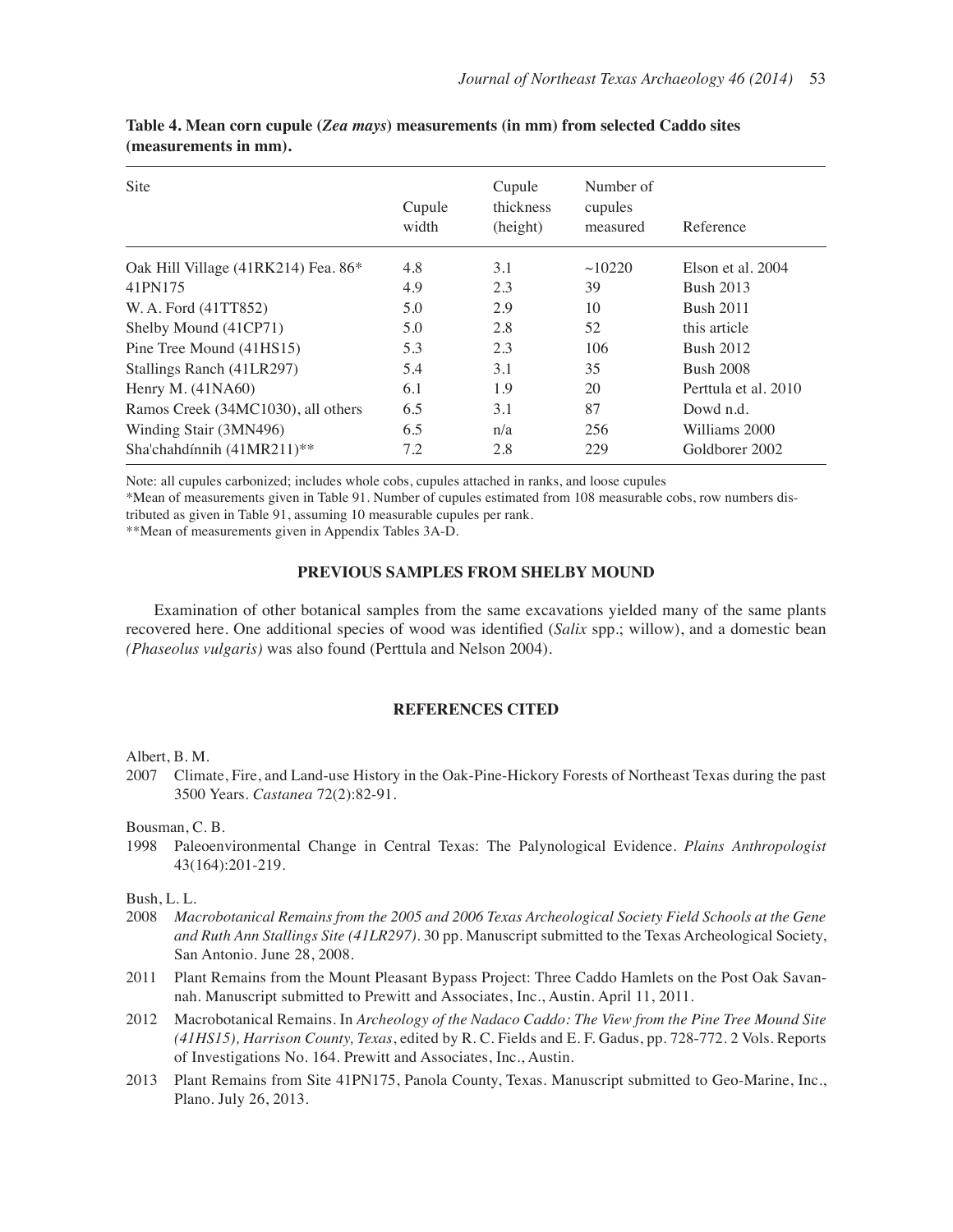Core, H. A., W. A. Cote, and A. C. Day

1979 *Wood Structure and Identification*. 2nd Edition. Syracuse University Press, Syracuse, New York.

Davis, L. W.

1993 *Weed Seeds of the Great Plains: A Handbook for Identification. University Press of Kansas, Lawrence.* 

#### Diggs Jr., G. M., B. L. Lipscomb, M. D. Reed and R. J. O'Kennon

2006 *Illustrated Flora of East Texas, Volume One: Introduction, Pteridophytes, Gymnosperms, and Monocotyledons* Sida, Botanical Miscellany, No. 26. Botanical Research Institute of Texas, Fort Worth.

#### Dowd, E. L.

n.d. *Mountain Fork Archaeology: A View from the Ramos Creek Site (34MC1030).* Sam Noble Museum of Natural History, Norman, Oklahoma, in preparation.

Elson, K. M., C. Smith and T. K. Perttula

2004 Additional Maize Studies. In *The Oak Hill Village Site (41RK214), Rusk County, Texas*, by R. Rogers and T. K. Perttula, pp. 323-335. Document No. 030083. PBS&J, Austin.

#### Goldborer, S. E.

2002 Macrobotanical Evidence of Subsistence at Timber Hill*.* In *Finding Sha'chahdinnih (Timber Hill): The Last Village of the Kadohadacho in the Caddo Homeland*, by M. L. Parsons, J. E. Bruseth, J. Bagur, S. E. Goldborer, and C. McCrocklin, pp. 81-86. Archeological Reports Series No. 3. Texas Historical Commission, Austin.

Gonzalez, B.

2005 Caddo Tribal Religious Burial Ceremonies Beyond Archeology. In *A Rediscovering of Caddo Heritage: The W. T. Scott Collection at the American Museum of Natural History and Other Caddo Collections from Arkansas and Louisiana*, by B. Gonzalez, R. Cast, T. K. Perttula, and B. Nelson, pp. 55-59. Caddo Nation of Oklahoma, Historic Preservation Program, Binger, Oklahoma.

#### Hoadley, R. B.

1990 *Identifying Wood: Accurate Results with Simple Tools*. The Taunton Press, Newtown, Connecticut.

#### InsideWood

2004-onwards Published on the Internet. http://insidewood.lib.ncsu.edu/search.

Lopinot, N. H. and D. E. Brussell

1982 Assessing Uncarbonized Seeds from Open-air Sites in Mesic Environments: An Example from Southern Illinois. *Journal of Archaeological Science* 9:95-108.

Martin, A. C. and W. D. Barkley

2000 *Seed IdentiÀcation Manual*. The Blackburn Press, Caldwell, New Jersey.

#### Miksicek, C. H.

1987 Formation Processes of the Archaeobotanical Record*.* In *Advances in Archaeological Method and Theory, Vol. 10*, edited by M. B. Schiffer, pp. 211-247. Academic Press, Inc., New York.

#### Musil, A. F.

- 1963 *IdentiÀcation of Crop and Weed Seeds* Agriculture Handbook No. 219. U.S. Department of Agriculture, Washington, D.C.
- NFIC (Natural Fibers Information Center)
- 1987 *The Climates of Texas Counties*. Natural Fibers Information Center, The University of Texas at Austin, in cooperation with the Office of the State Climatologist, Texas A&M University, Austin.

#### NPIN (Native Plants Information Network)

2013 Native Plant Database. http://wildflower.org/plants. Lady Bird Johnson Wildflower Center, Austin, Texas, 78739. Accessed 10/10/2013.